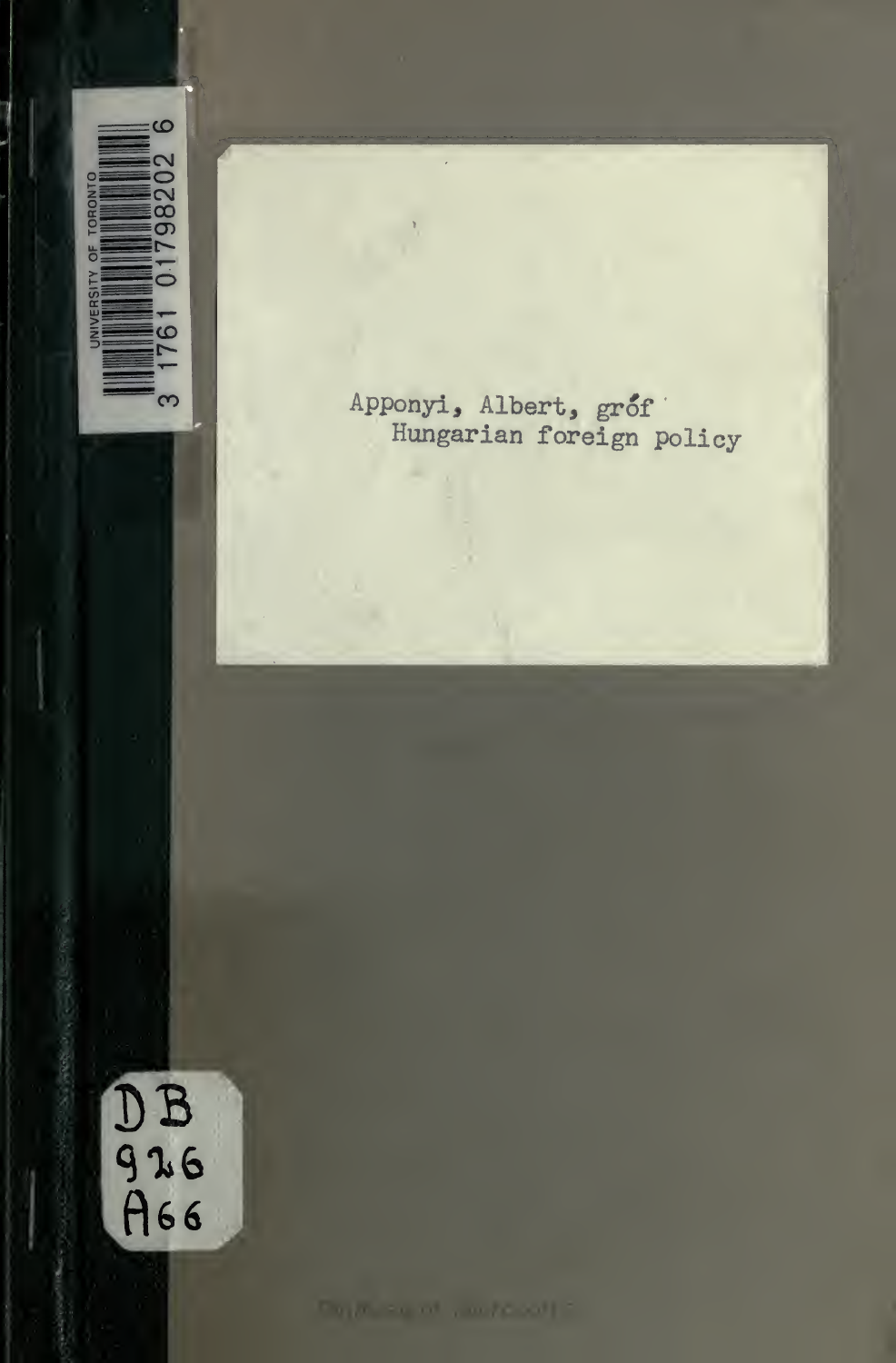Digitized for Microsoft Corporation by the Internet Archive in 2007 From University of Toronto May be used for non-commercial, personal, re-rench, or educational purposes, or any fair use. May not be indexed in a commercial service.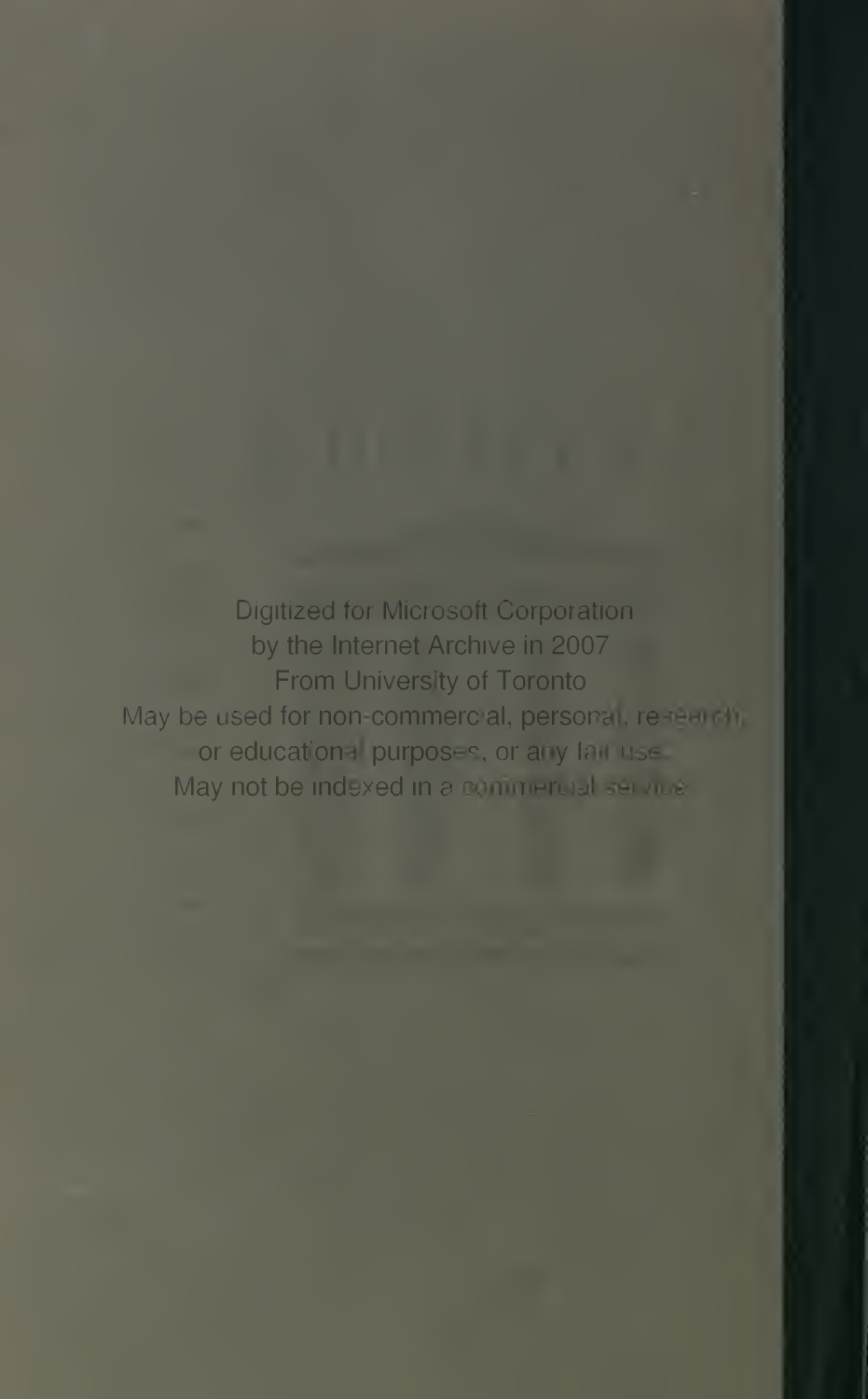

# **Hungarian Foreign Policy.**

By

### **COUNT ALBERT APPONYI.**



**LONDON** 1921 **NEW-YORK LOW. W. DAWSON & SONS** STEIGER & COMP. **BUDAPEST** FERDINAND PFEIFER (ZEIDLER BROTHERS)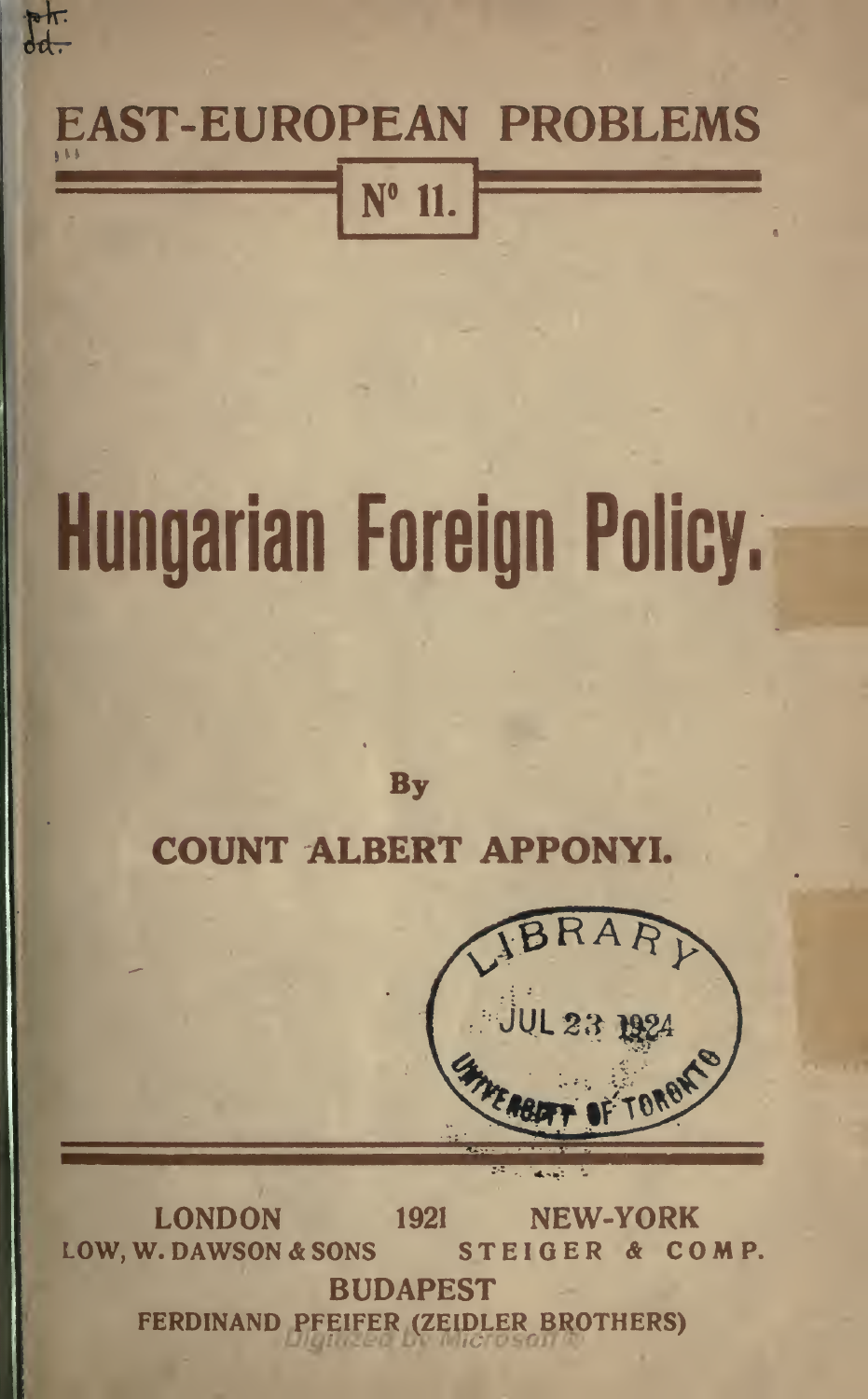DB<br>926<br>A66

MAR 24 1966

いいのの

10C0723

**PERCITY OF TOP** 

**Digitized by Microsoft D**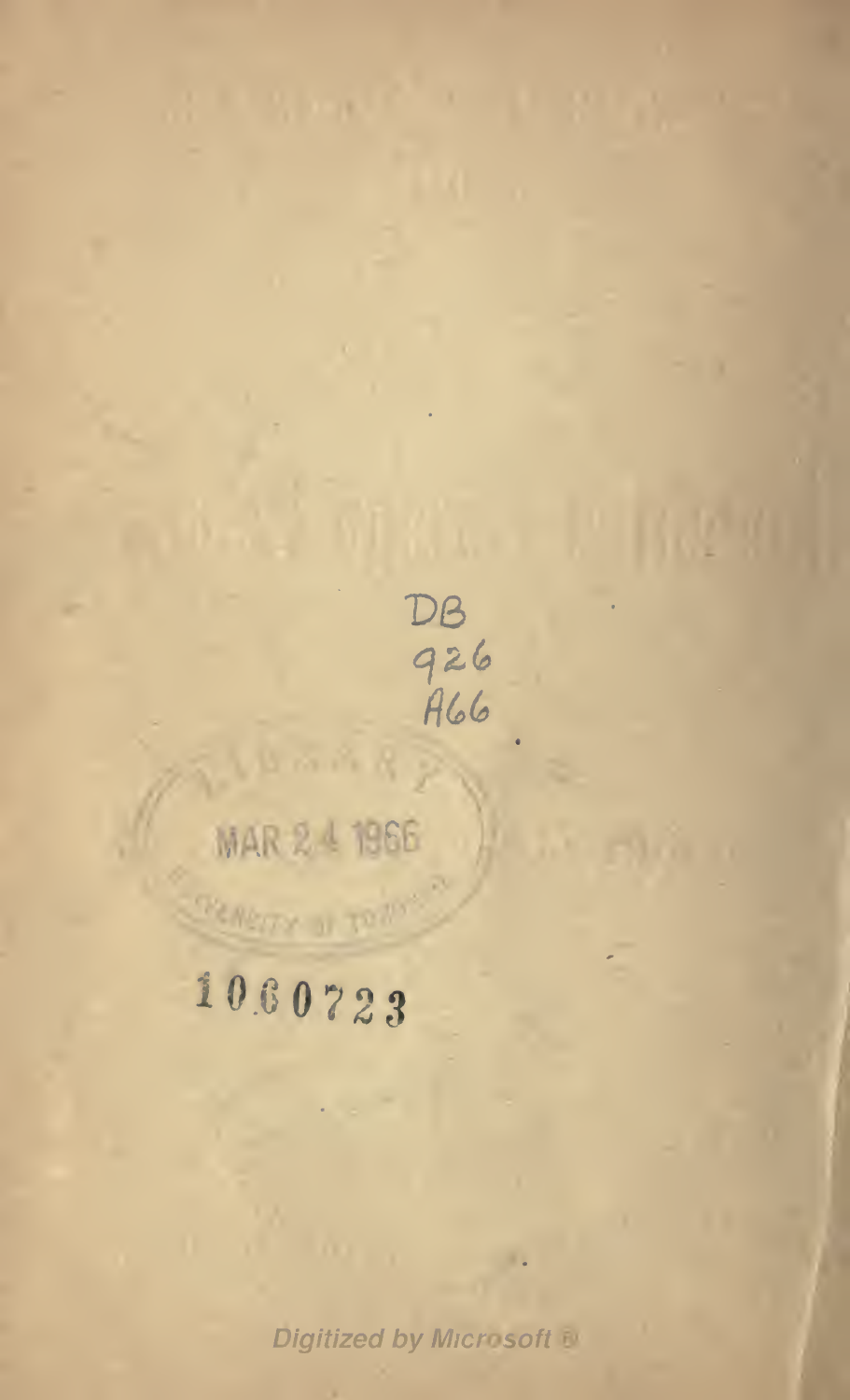# Hungarian Foreign Policy.

By Count Albert "Apponyi.

After the numerous blows dealt the Hungarian nation during the past few years, the cruel peace treaty imposed on Hungary had the effect of a thunderbolt. It stunned the nation. It took a long time before she became herself again, before the strong feelings excited by the treaty had calmed down again, and were superseded by sober arguments. To-day the Hungarians have reached the stage which, though their sentiments have not changed, enables them coolly to consider their position. The guiding principles of their foreign policy are based on the firm ground of reasonable argument. The following are the fundamental facts that are to decide the course of Hungarian foreign policy in the future. First of all the fact that conditions called forth by the Trianon treaty, like those in all Europe, sprung from the treaties imposed on the con quered countries, are not only inequitable but bear in them the seeds of future ruin. The second truth of fundamental importance is that for the present it cannot be assumed that any modification of the treaties is to be expected within <sup>a</sup> short time. The power to overcome all resistance is still to-day in the hands of those who have drafted the treaties and imposed them on the vanquished. Coolly considered it is <sup>a</sup> psychological impossibility that those who have composed the treaties should now, with the ink not yet quite dry on the paper, start the work of revision. To carry through this revision against the will of those in power who today adhere to the whole of the treaties concluded from Versailles to Trianon, relying on our own strength alone or on the com-

11. sz. **Digmized by Microsoft Bill**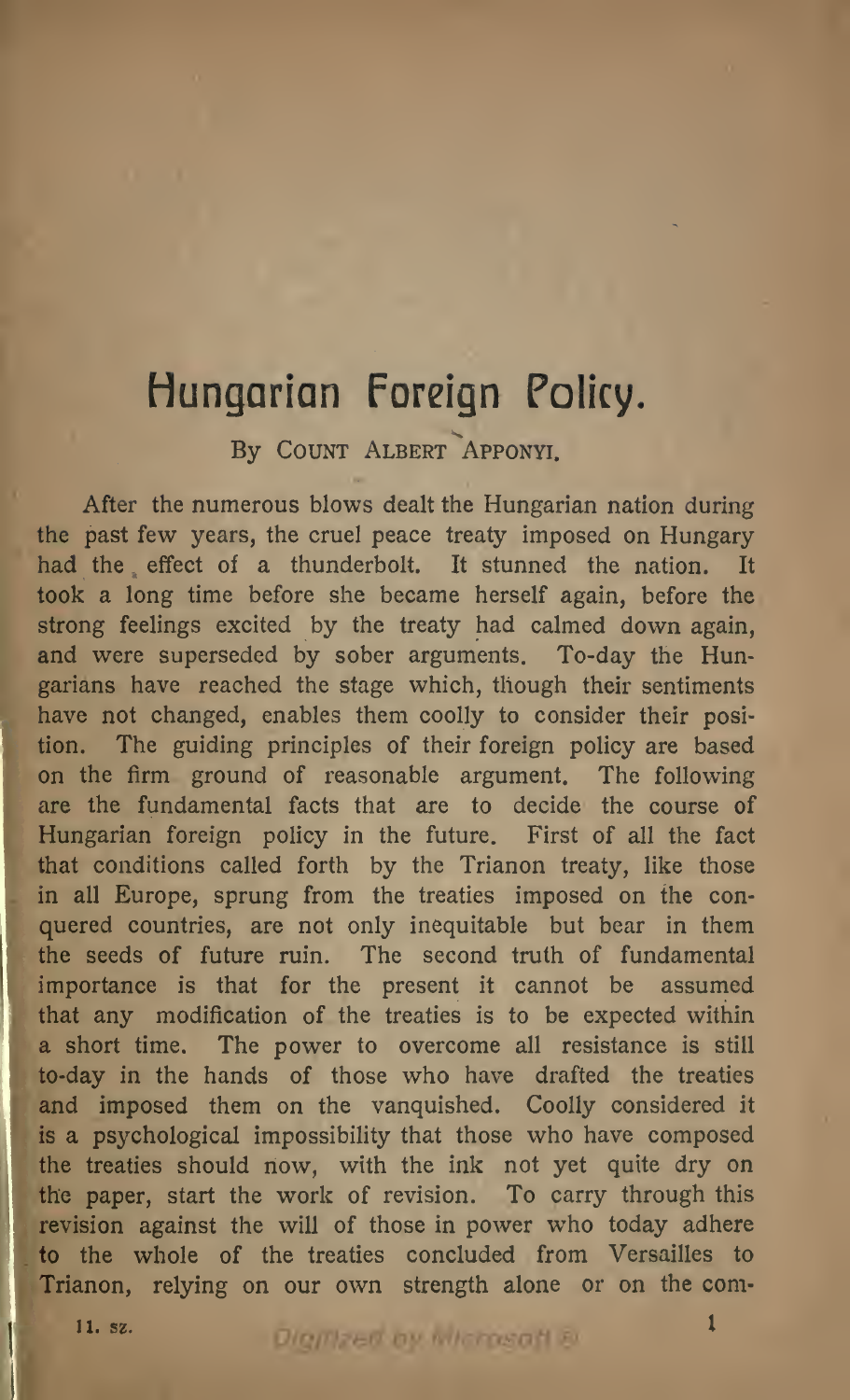bined military force of the conquered nations, is an unreasonable thought, or rather an attempt that would mean the jeopardizing of the future of nations, that of the Hungarian nation in particular.

Here we have to deal with two points at issue, in apparent contradiction with each other: According to the one, the situation caused by the treaties is untenable; in conformity with the other, no psychological basis exists to effect their modification, to make possible the work of revision being carried out. The conclusion to be drawn from these facts is that a sound Hungarian policy is possible only on the basis of the treaties, that these have to be considered the starting-point, and that the foremost task of that policy is to give assurance that Hungary does not aim at a forcible modification of the treaties. It were most perilous to play with a thought which Hungary would not be able to translate into action. There is no advantage to be derived from such a course, rather harm and imminent danger. Does that mean that the Hungarians put up with the thought of mutilated Hungary? That they adopt the attitude of resignation? By no means. This is what <sup>I</sup> have asserted also abroad. <sup>I</sup> was asked by <sup>a</sup> prominent member of public life in France "whether Hungary were inclined ultimately to resign all hope of territorial vindication, as this was the condition to his knowledge, to bring about normal political relations to her neighbours and the Allied Powers". Upon which I replied: "To what good should I lie, as it is quite clear you would not believe me? No. Hungary is convinced that these treaties and the situation to which they have given rise cannot endure; they arc untenable not only from Hungary's standpoint, but — this <sup>I</sup> wish to emphasize — also from the point of view of Europe and all the civilised nations since they are adverse to their interests. This will be recognised only when these nations will have come to share Hungary's conviction of it. The psychological moment for it has not yet arrived, could not yet have arrived, but it must come, there is no doubt of it. Till then Hungary will not run the risk of political adventure, but attempt the acceleration of the advent of that moment by quiet, assiduous work.

**Orgitzed by Meroson &**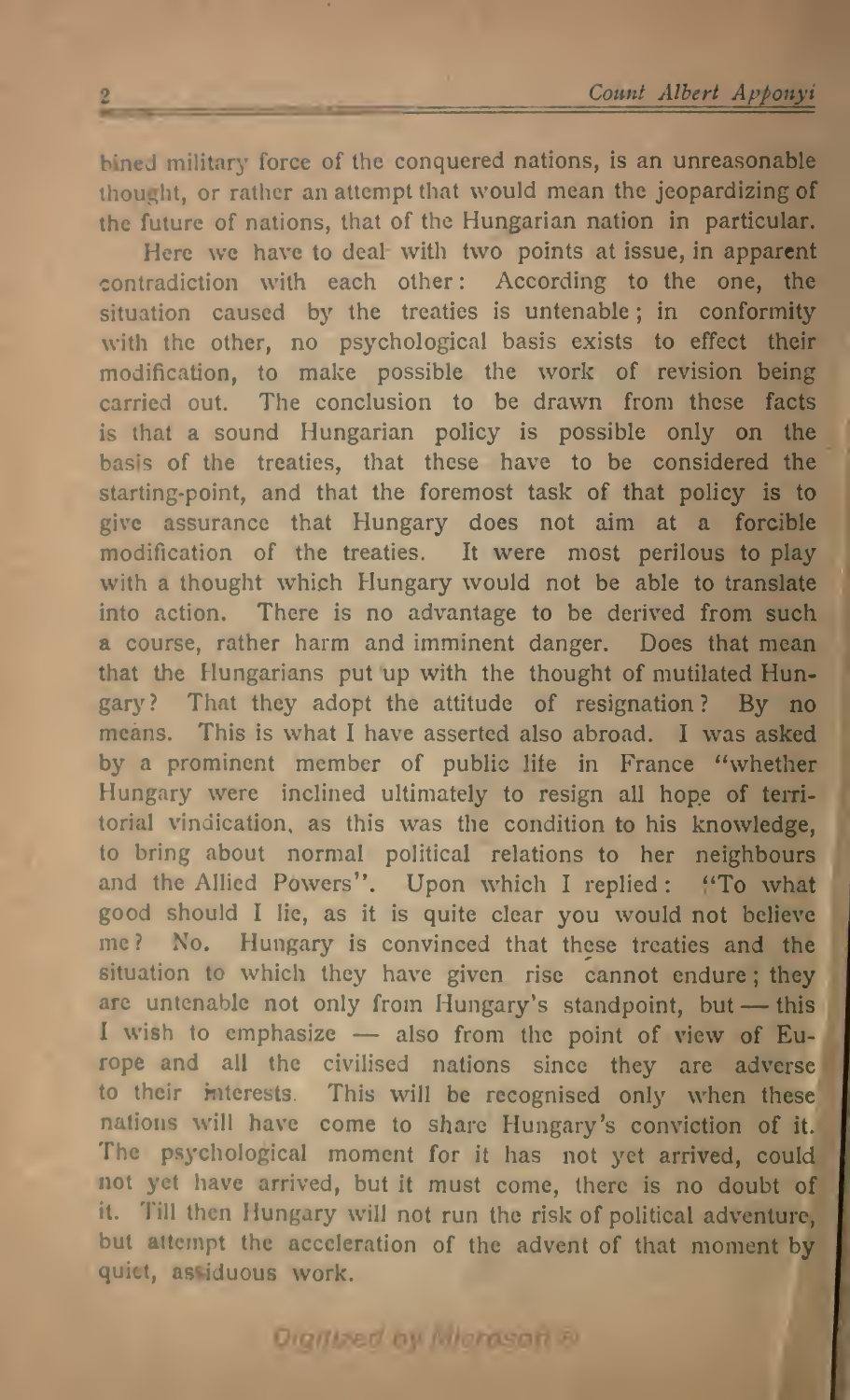It were an entirely fruitless endeavour, be it in the Hungarian propaganda or in the conception of Hungarian foreign policy, to begin- to build on the frail structure of sentiments, exclusively to consider Hungarian interests merely. This would but little touch the Western nations. It is Hungary's task to assimilate her rights with the common interests of civilised nations. The perfect assurance with which <sup>I</sup> watch the evolution of events is based on the truth that what affects Hungary must be disadvantageous to all civilisation, and that what Hungary wishes is also the desire of Europe and of the ethical reconstruction of the civilised nations.

#### Hungary's rôle in Eastern Europe.

*Hungary's rôle in Eastern Europe*.<br>This assurance rests on two most simple assumptions.<br>The one may be pronounced in the form of a question: The one may be pronounced in the form of <sup>a</sup> question : Does it. lie in the interest of Europe to establish conditions in Eastern Europe which will safeguard stability, peace and prosperity? This question can only be answered in the affirmative. For if little Macedonia constituted the hot-bed of infection for all Europe, how much more imminent is the danger that would result from the Balkanisation of all Eastern Europe ? It is a fact that Eastern Europe is declining economically, is but a small consumer and does not produce what the West needs, particularly as the huge body of the Russian realm will be out of connection with the economic life of the world for some time to come as yet. To which must still be added that powerful England and France are threatened with an economic crisis. Under these conditions it is the duty of the Western states to aid the human race at its most critical juncture. Otherwise it will be impossible to restore the balance, as the laws ot economic life cannot be annulled by empty phrases. The solidarity of feeling among men may be destroyed by hate. But this is not possible with respect to the solidarity of economic life. At the time of the robber barons it sometimes happened that the one enlarged his for tune by robbing the other. To-day <sup>a</sup> nation cannot possibly prosper by bringing financial ruin on her neighbours. The destruction of one organism would involve that of the other.

Dramsed by Allemann F

I.

 $1^*$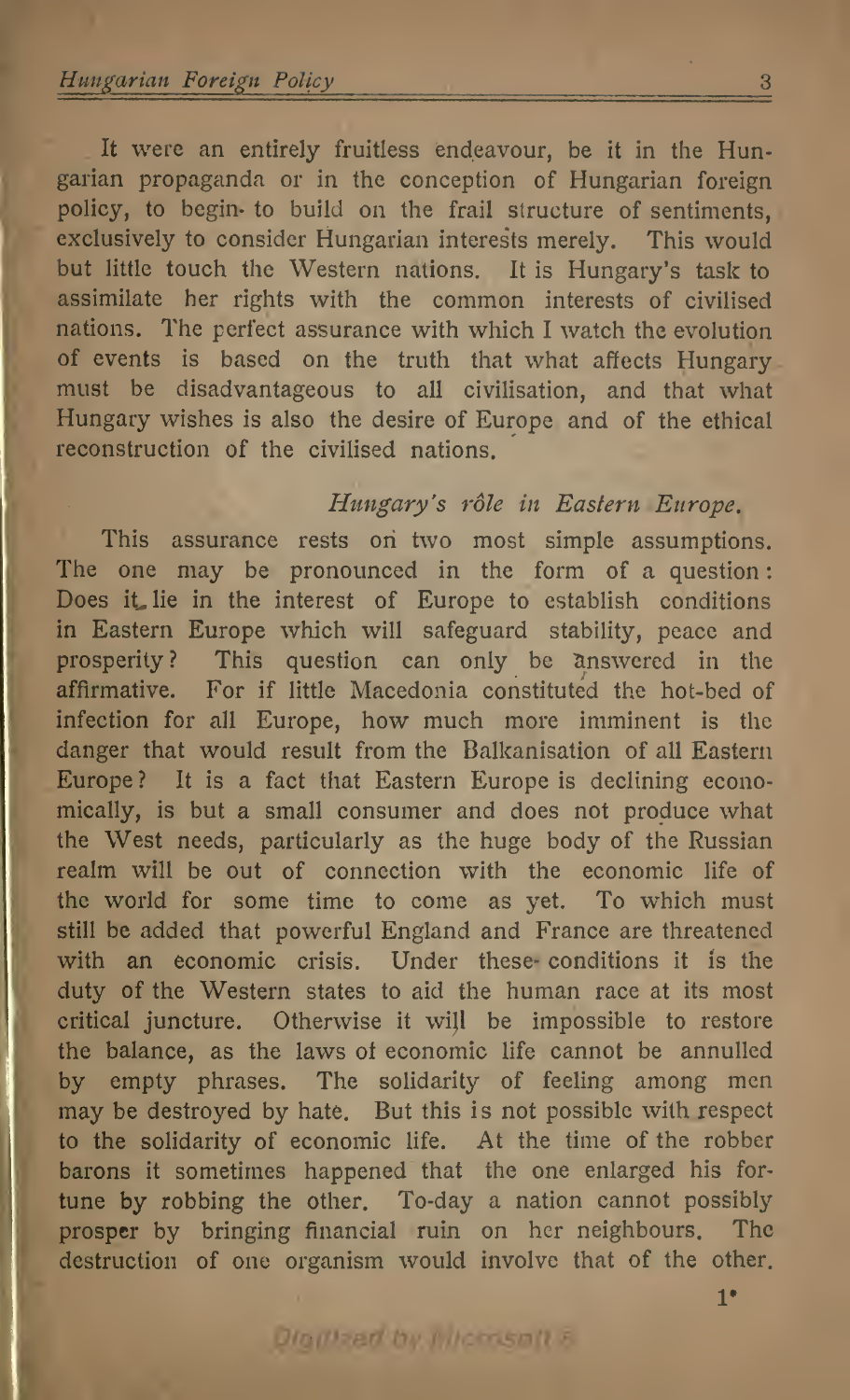This, then, is the one assumption : It lies in the interest of Western Europe to establish peace and order and the preliminaries for <sup>a</sup> sound economic evolution in Eastern Europe. The second point at issue touches the question of the maintenance of peace in Eastern Europe. The sole conceivable basis for it were a strong Hungary capable of life. It is easy to prove this.<br>The witty remark of a Frenchman comes to my mind: "To The witty remark of a Frenchman comes to my mind: criticise myself means self-absorbtion ; but my judgment will be milder when I compare myself with others". This also the Hungarians may say about their country. No doubt, the present condition of public safety is not an ideal one, — there are many symptoms to be traced in the soul of the nation which fill the observer with regret and pain. It is not to be denied that Hungary emerges but gradually from the frightful collapse of the past few years. But to-day the Hungarians may ask: What nation was able to rise more quickly than they? Without prejudice <sup>I</sup> venture to say that mainly during recent times symptoms of progress and a sound evolution preponderate. Thus we are entitled to speak not of <sup>a</sup> temporary state of things but of a stable course of evolution.

What are the components of present Eastern Europe as created by the peace treaties? Three states have come into being on the borders of Hungary, formed from her territory, by the severance of two-thirds of her people. According to the conception of the inventors and authors of the peace treaty these three states were to be the safeguard of peace and order in Eastern Europe. But in order to ensure stability, peace and order in the future, it is essential that one rests on a firm basis. Those three states would have been enabled to look to a splendid future, strength and prosperity within their natural borders, but not one of them possesses a single preliminary condition for unity. The historical Hungarian state was in possession of all but one of the conditions of an organic unity : It formed, as affirmed by all the geographers of the world, the most beautiful geographical unit existing in Europe : a uniform net-work of rivers, the central incline of the valleys, to such an extent that apparently the Lord God Himself had made Hungary a uniform country, Hungary was

**Digitized by Microson &**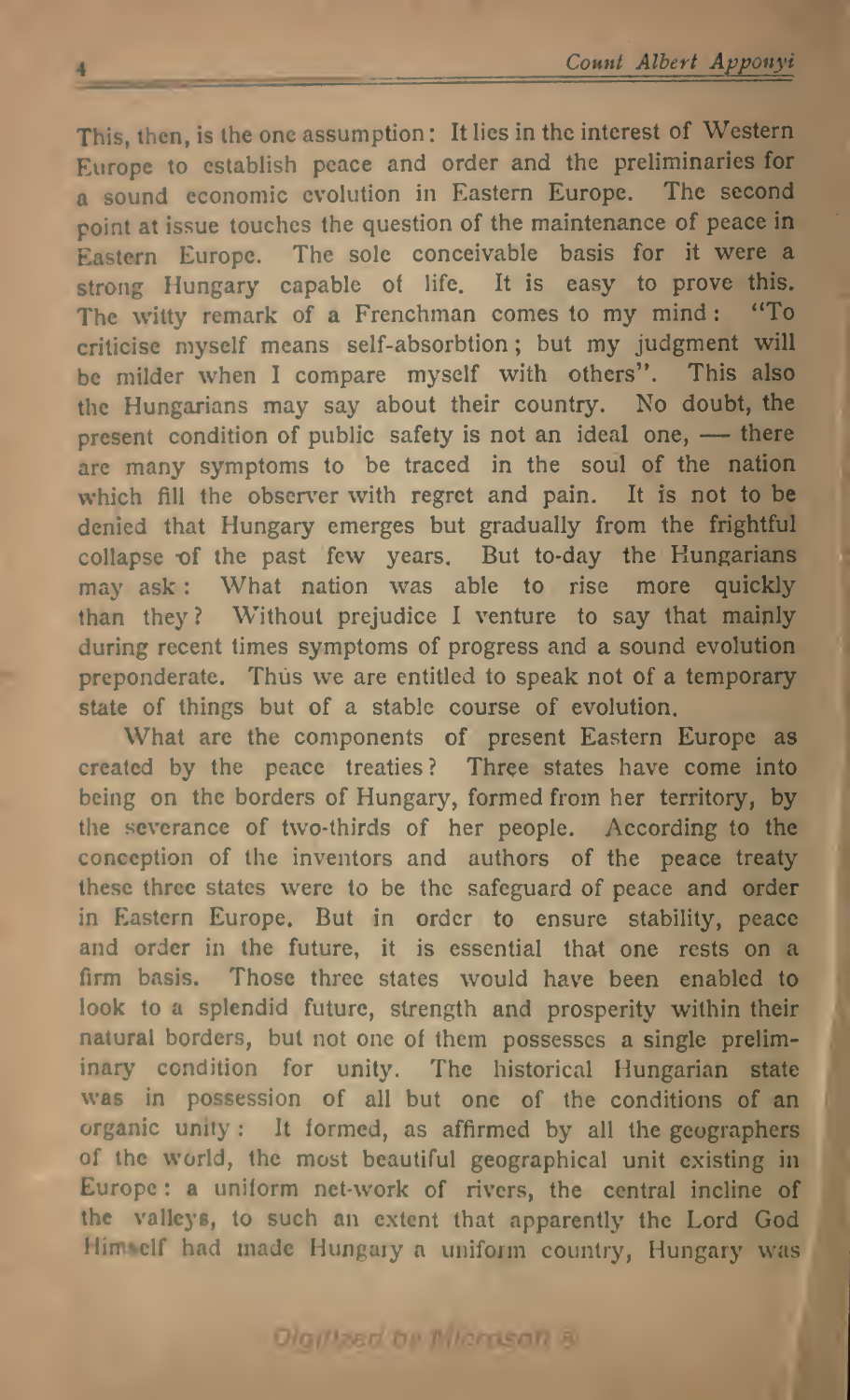in possession also of a uniform historical tradition, and that tradition cannot be wiped off her face. One can pass to the order of the day by omission of historic rights, but one cannot possibly refute historic facts. If history repeats the same thing for <sup>a</sup> thousand years, it gives vent to the constant nature of things. Only one item was lacking to render the unity of former Hungary a perfect one: the unity of race. This lack was the cause of many difficulties, but by no means so grave as was reported, and not unsurmountable.

Let us now look at Hungary's neighbours. They are as little in possession of that sole factor of organic unity, the unity of race, as historical Hungary. Neither Roumania nor Serbia, but least of all Czecho-Slovakia possesses that unity. In respect to race they are as mixed as Hungary was. In that regard the status is an equal one in the best case. But the countries do not posses any of the attributes bestowed on Hungary, which a Slovak peasant of Trencsén once so well illustrated when told he ought to feel happy now to belong to his kindred — "That's all right (said he) but will the course of the Waag change backwards so as to enable us to float our wood to *Prague* instead of to *Budapest*?" The new state lacks the geographical attribute and, what is more, the historical traditions as well. Alien races of adverse interests meet there. The enlarged states do not possess a single life principle. Within its natural borders each of these states might have well developed and flourished; now they are beaten by their very aggrandisement. Can states whose coming into being was the derision of all state-maintaining, organic principles, safeguard stability and peace in East Europe, — states which already during their honeymoon have to struggle against destructive forces and whose ruin is prevented only by the application of coercion?

As compared with this, Hungary, even in her present mutilated state, represents an imposing picture, as the motive principle of organic unity finds expression even in this trun-<br>cated Hungary of to-day. This Hungary — I ve As compared with' this, Hungary, even in her present mutilated state, represents an imposing picture, as the motive tain — overtakes all other states which have suffered through the war as far as internal consolidation is concerned. This

 $5\overline{a}$ 

Organzed by Microsoft (6)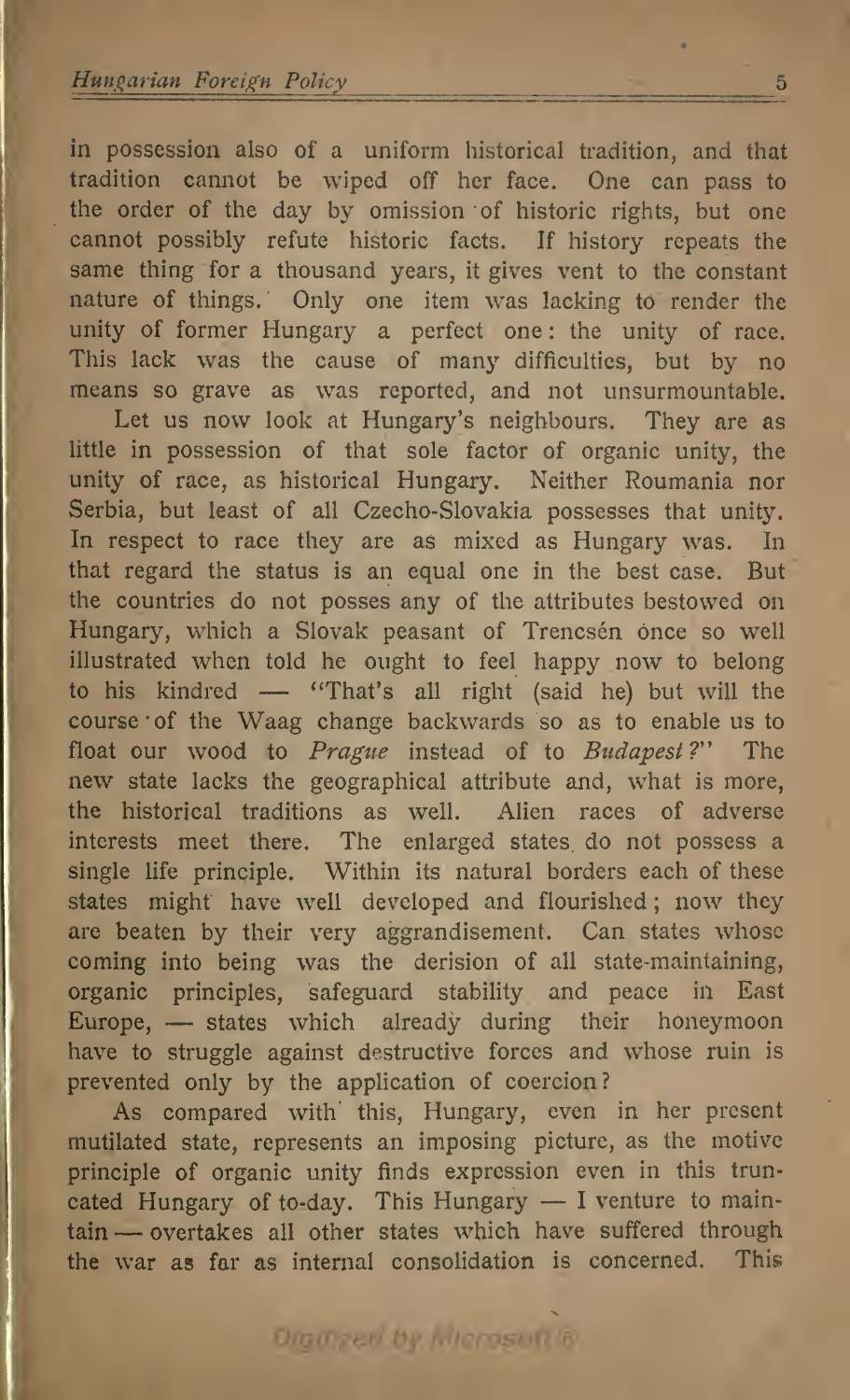Hungary proves to the world that fixity of purpose and orderliness are ruling within, and it is clear that this country only can form the basis for the peace and stability of Eastern Europe. Thus it is not merely in Hungary's interest but in that of all Europe to strengthen her, to restore the sources of strength of which mutilated Hungary has been deprived.

<sup>I</sup> had not said everything when <sup>I</sup> declared that the newly-formed states, or those enlarged at our expense, derive When I mentioned that, they and Hungary were equals in this respect. <sup>I</sup> have said too little. For from the racial point of view conditions have grown worse in these states, as in each of them a race on a higher level of civilisation has been subordinated to one of an inferior degree.

It is not only the Hungarians who assert this. Some days ago the judgment of impartial foreigners came to my knowledge. A mission from the American Unitarian Church having spent three months in Transylvania, to examine the consequences of Roumanian rule there, summarised the impressions gathered in their voluminous report as follows: 'The national grievances and attempts at vindication of their rights on the part of the Hungarians do not concern us, we have objectively investigated the matter from the point of view of humanity, and we are forced to state that the rule of the Roumanians in Transylvania has given rise to unendurable conditions there. Several millions of peaple accustomed to Western manners and form of government have been subjected to a national rule which employs semi-Eastern methods of government and professes quite Oriental moral conceptions. The position is similar to the one that would ensue if two million Americans were subjected to Mexican rule". What has been said with regard to Roumania must be stated also for Yougoslavia and in a lesser degree for the Czecho- Slovak territories where the rule is in the hands of a Western nation which is careful not to lose entirely her good reputation. However, those having sojourned in that country can tell <sup>a</sup> tale of Czecho-Slovak "government".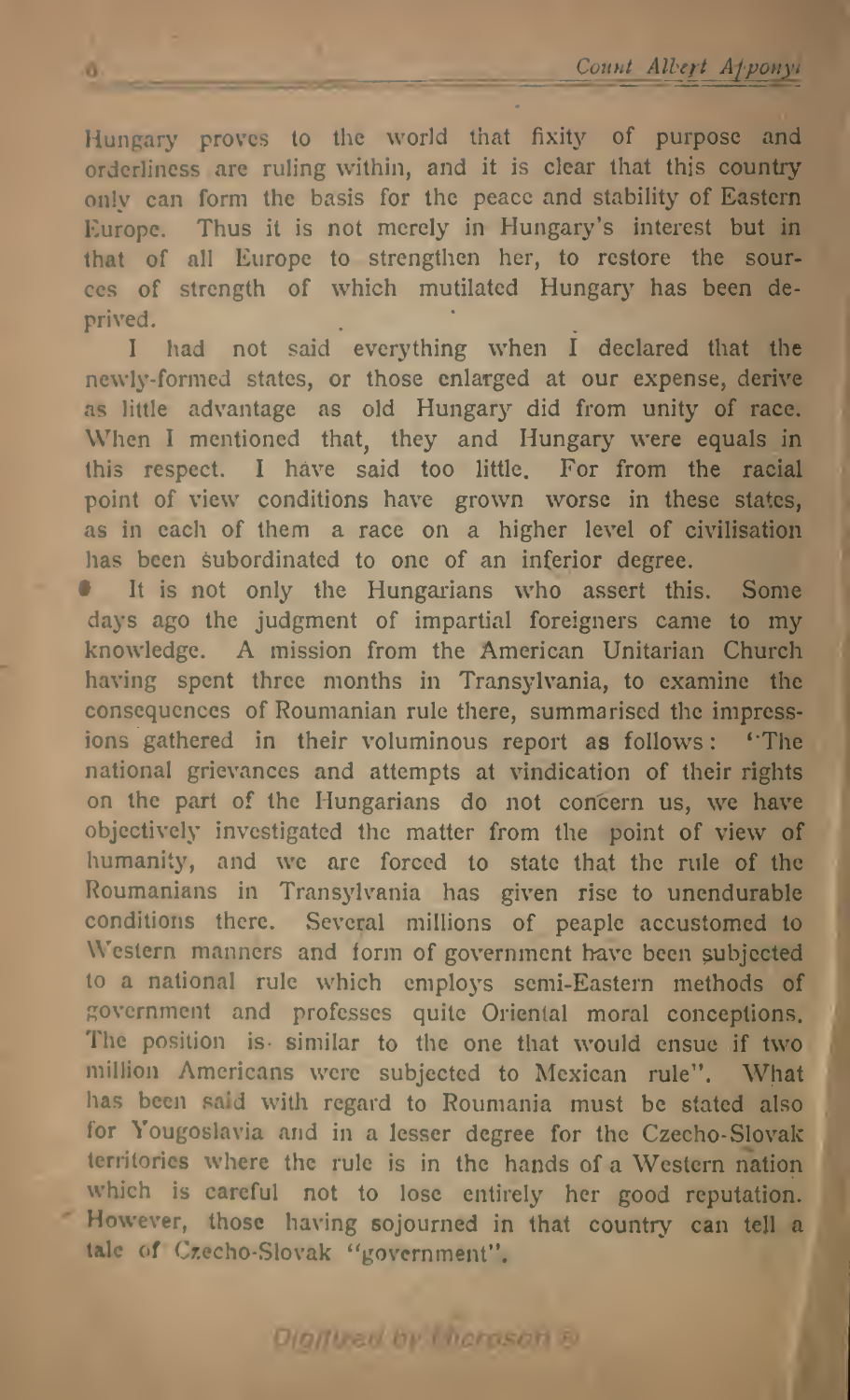Another question is whether it serves the interest of human civilisation to extend or to narrowly confine its scope. The leading statesmen of the West were liable to be deceived in this respect. They observed but the students of the neighbouring states who had attended Western universities. It must be remembered that the intellectually exclusive class is nearly the same in every nation. The question is to be decided by the measure in which the masses led by their instincts are satiated with Western conceptions and morals. The interpolation of a nation in the current of Western thoughts might be achieved if the majority of the nation partakes of the intellectnal life of the West. Since the Hungarian people adopted Christianity they have not only based their institutions on Christian principles but have elevated them to a higher standard. The Hungarian nation has survived all Western currents of thought, good and evil, in the same<br>way. The storms of the Reformation stirred Hungary as much as Germany and France; the ideals of the French Revolution were cherished by the Hungarians as much as by the other nations. However, that current was arrested on the frontiers of this country. Hungary's neighbours took possession of that culture only so far as inflexible mimicry goes, but Hungary was able to add to it from her own store and to develop it. Hungary is the only representative of the community of Western culture in Eastern Europe, the border of Western civilisation, and will remain so for some time to come. It is Hungary's vocation to plant Western thoughts and ideas in the soil of her neighbours. If the West weakens Hungary, it will, purposely or otherwise owing to the the amazing ignorance with which it treats East European affairs, probably otherwise - restore the preponderance of the Eastern way of thinking, break the might of Western civilisation, and thus trespass on the law^s of human progress.

#### League of 'Nations and Rights of the Minorities.

In a recent speech Count Albert Apponyi declared that, though they did not think of making the revision of the League of Nations and Rights of the Minorities.<br>In a recent speech Count Albert Apponyi declared that,<br>though they did not think of making the revision of the<br>Trianon treaty their programme, they ought to try to render Trianon treaty their programme, they ought to try to render

**Oromzed by Mercson 8.**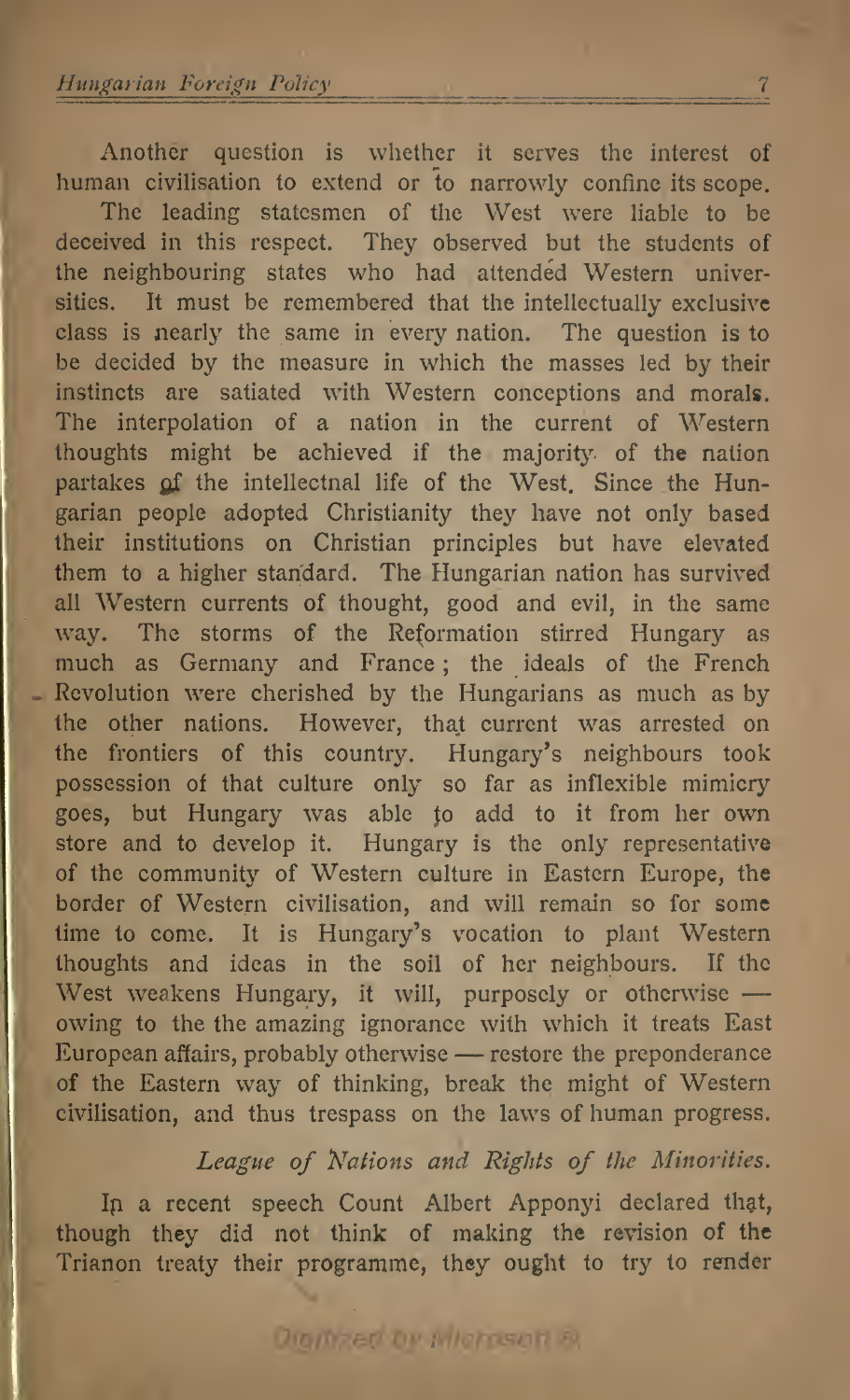valid the rights and prerogatives assured them by the treaty, particularly the minorities' rights of their kindred in the ter ritories severed from Hungary. The Entente Powers had made treaties with the neighbouring states in order to ensure the minorities' rights. They who knew the situation could not doubt that the terms of these treaties would be carried out according to Balkan traditions. On the basis of these treaties Hungary had the right to speak. They wanted to avail themselves of this right through the proper medium, their diplomatists, and the tribunal of the League of Nations.

He then proceeded : I believe in this thought though not in the sense in which it was interpreted in the peace treaties. But the thought, once kindled, must not be rejected, but rather further developed, which course of action has been adhered to not only in America but also among the Entente Powers themselves.

<sup>I</sup> have taken part in the session of the executive council of the union formed for the purpose of promoting the League of Nations, at which session was set forth the programme of the ensuing general meeting. In that session it was un animously resolved to make the modification of the treaty referring to the League of Nations the main item of the programme. Thus <sup>I</sup> cannot help believing in the thought. And when <sup>I</sup> remember the numerous indictments charged in the past against Hungary, and against her nationalities' policy in particular, <sup>I</sup> regret that at that time there did not exist a tribunal competent to decide these questions. Hungary's position would now be <sup>a</sup> different one if those complainants had been forced to prove their accusations. The moral effect of such accusations attested before the tribunal must not be underrated. The nations will be convinced by the League that conditions prevailing in those territories are unendurable indeed. Thus Hungary will attain either an improvement of the position of her kindred or that of the position of the country itself owing to the incorrigibility of her neighbours.

#### Human Interests Hungary's Guidance.

On whom, then, is Hungary to rely? There is little to be said in this respect. My personal view in this regard is

Digitized by Microsoft &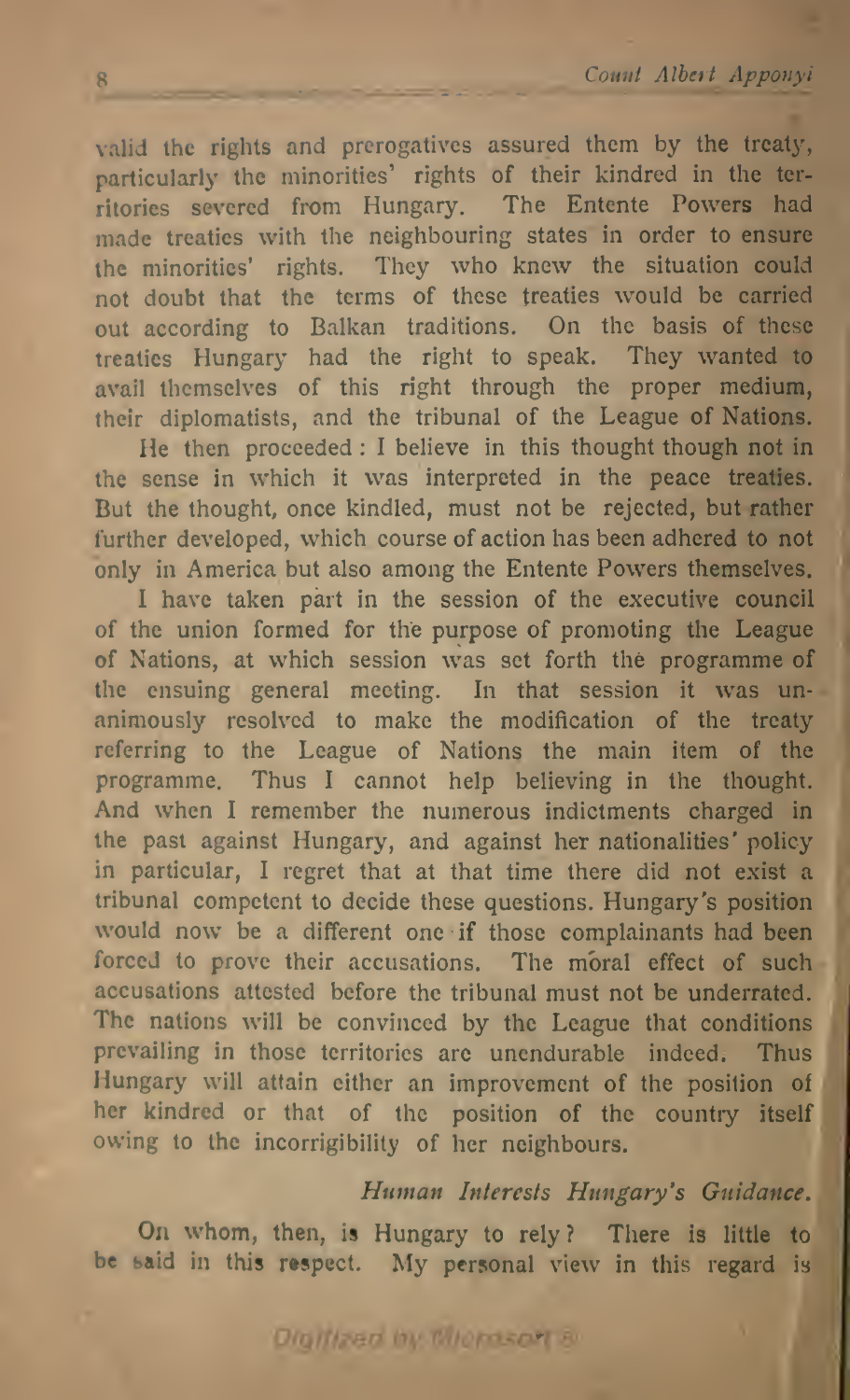not yet matured. The less so as the foreign political situation of the whole world will be subject to reorganisation. It were recklessness on Hungary's part to pledge herself to any definite course. <sup>I</sup> want to point to but two instances. Every simpleminded reader of newspapers is aware of the fact that these treaties must be constantly modified and amended. <sup>I</sup> am no soothsayer, but <sup>I</sup> venture to predict that the present Paris Conference will in a few weeks be followed by a renewed meeting where new dissensions will have to be adjusted. However, <sup>I</sup> will not dwell on them. But there are two huge notes of interrogation — America and Russia. We are holding our breath expectant of the 1<sup>st</sup> of March, when the new President of the United States of America will be installed in office and decide the future course of action. The outlook is a hopeful one and cannot be troubled by the deceptions practised by Wilson. We hope that the policy of veracity and sound reason will triumph. <sup>I</sup> do not expect anything to be done for Hungary merely for her own sake. I expect every one to act in his own interest, and <sup>I</sup> expect from the leading nations that they will not lose sight of the bond that unites all civilised peoples, since it has been proved that the interests of all civilisations meet in the economic sphere. The public life of America is pervaded by utilitarianism and much idealism as well; thus also the most calculating politicians must take into account the elements of idealism to be found in the soul of the American people. For this reason <sup>I</sup> hope that America, unable effectively to use her large economic surplus, will, in her own interest, aid those who attempt <sup>a</sup> rational reconstruction. In respect to Russia (the second large question mark) it is an evil affecting all the world that this realm of 160 millions is out of contact with it. I cannot say when the rule of the Communists will break down but <sup>I</sup> think it possible that it will burn itself out. That this process will take some time, considering the dimensions involved, seems certain, as well as the fact that Hungary ought to get into touch as early as possible with the factors struggling against Bolshevism. Yet in face of these two questions at issue I must say that to-day I cannot yet advocate a definite

Organized by Minimison Fi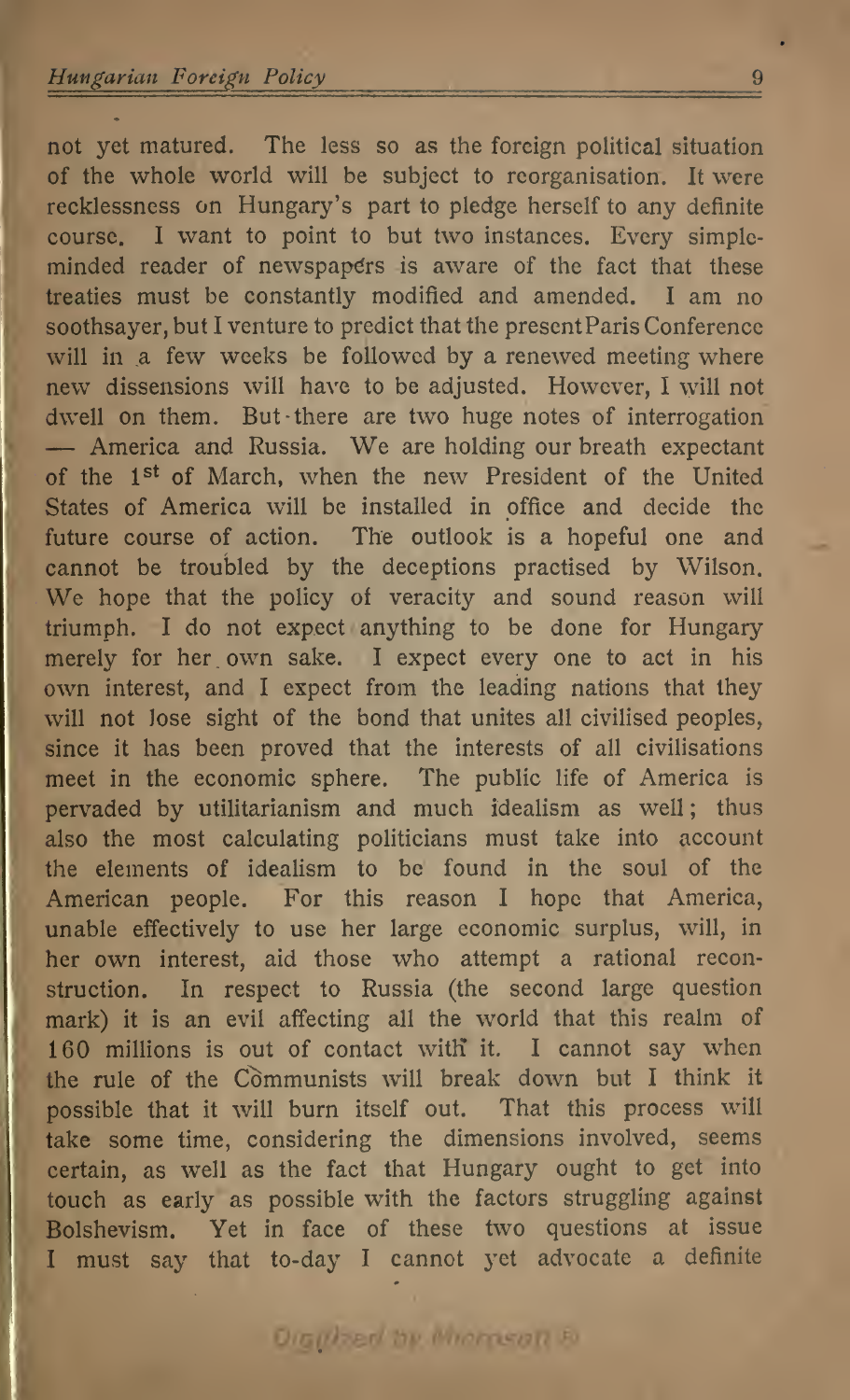attitude as to our policy in the Near East. In comformity with the actual state of things I must declare that among all Western<sup>s</sup> states it is Ffance that betrays most appreciation<br>and amicable inclination towards Hungary. This does not and amicable inclination towards Hungary. mean that Hungary is to neglect other economic or political connexions with the Entente or non-Entente states. Her interests do not lie with either the one or the other groups, but have to be pursued in common with the overwhelming interests of all mankind.



Digitized by Microson &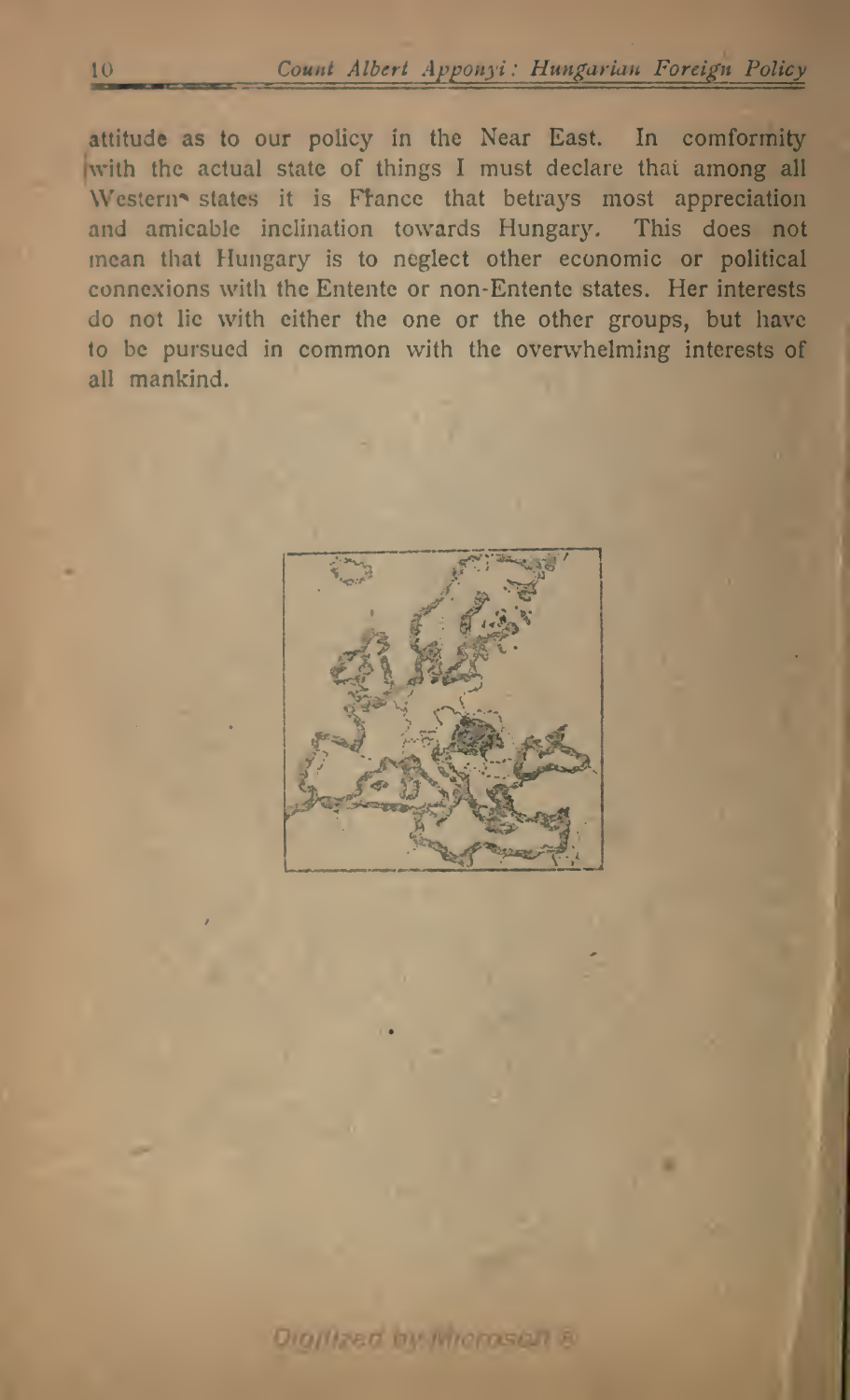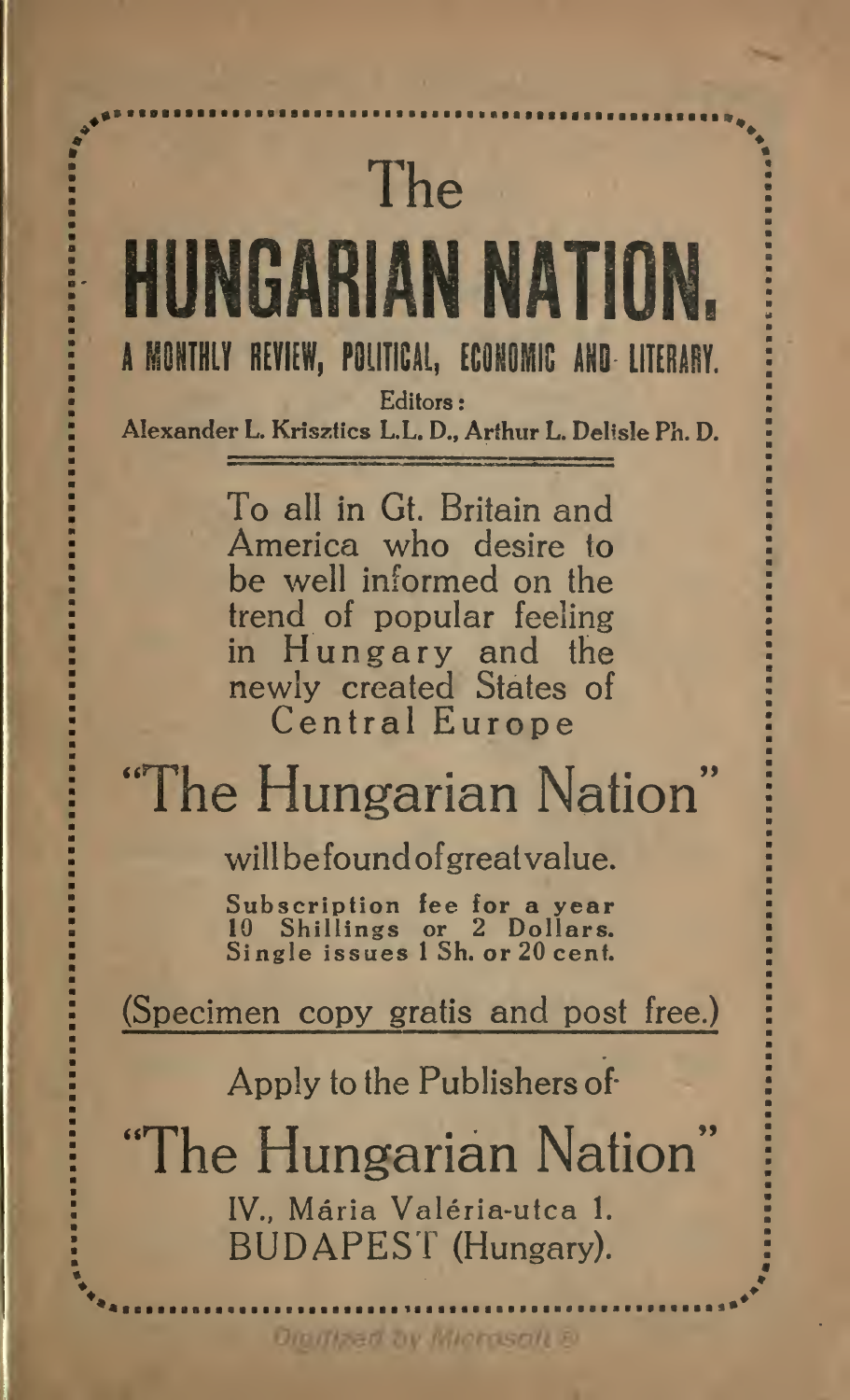| If you want to keep abreast of events in                                   |
|----------------------------------------------------------------------------|
| <b>East Europe</b>                                                         |
| read the following publications:                                           |
| East European Problems                                                     |
|                                                                            |
| No. 1. The Peace Treaty Proposed to Hun-                                   |
| gary. By Count Albert Apponyi.                                             |
| No. 2. Establishment of Three States in<br>the Place of One. By A. Kovács. |
| No. 3. The Solution of the Fiume Question.                                 |
| By D. Dárday.                                                              |
| No. 4. The Geographical Impossibility of                                   |
| the Czech State. By Dr. Francis Fodor.                                     |
| No. 5. Can Roumanian Rule in East Hun-                                     |
| gary Last? By A. Kovács.<br>No. 6. West Hungary. By Gustav Thirring.       |
| No. 7. The Martyrdom of Croatia.                                           |
| By C Battorich.                                                            |
| No. 8 The Hungarians of Moldavia. By                                       |
| John Tatrosi.                                                              |
| No. 9. The Hungarian Polish Frontier<br>Question.                          |
| No. 10. The Historic Right of the Hungarian                                |
| Nation to its Territorial Integrity.                                       |
| By John Karácsonyi.                                                        |
| No. 11. Hungarian Foreign Policy. By Count                                 |
| Albert Apponyi.<br>No. 12. Hungary and the World War. A secret             |
| document.                                                                  |
|                                                                            |
| Each number 6 d. or 10 cent.                                               |
| For copies please apply to                                                 |
| Low, W. Dawsons & Sons, London E. C.                                       |
| St. Dunstan's House, Fleet Street.                                         |
| Steiger & Comp. New-York E. 49 Murray Street.                              |
| Ferd. Pfeifer (Zeidler Brothers), Budapest IV.<br>7 Kossuth Lajos Street.  |
|                                                                            |

H9NWYAWDSWY VIKTOW, BUDAPEDT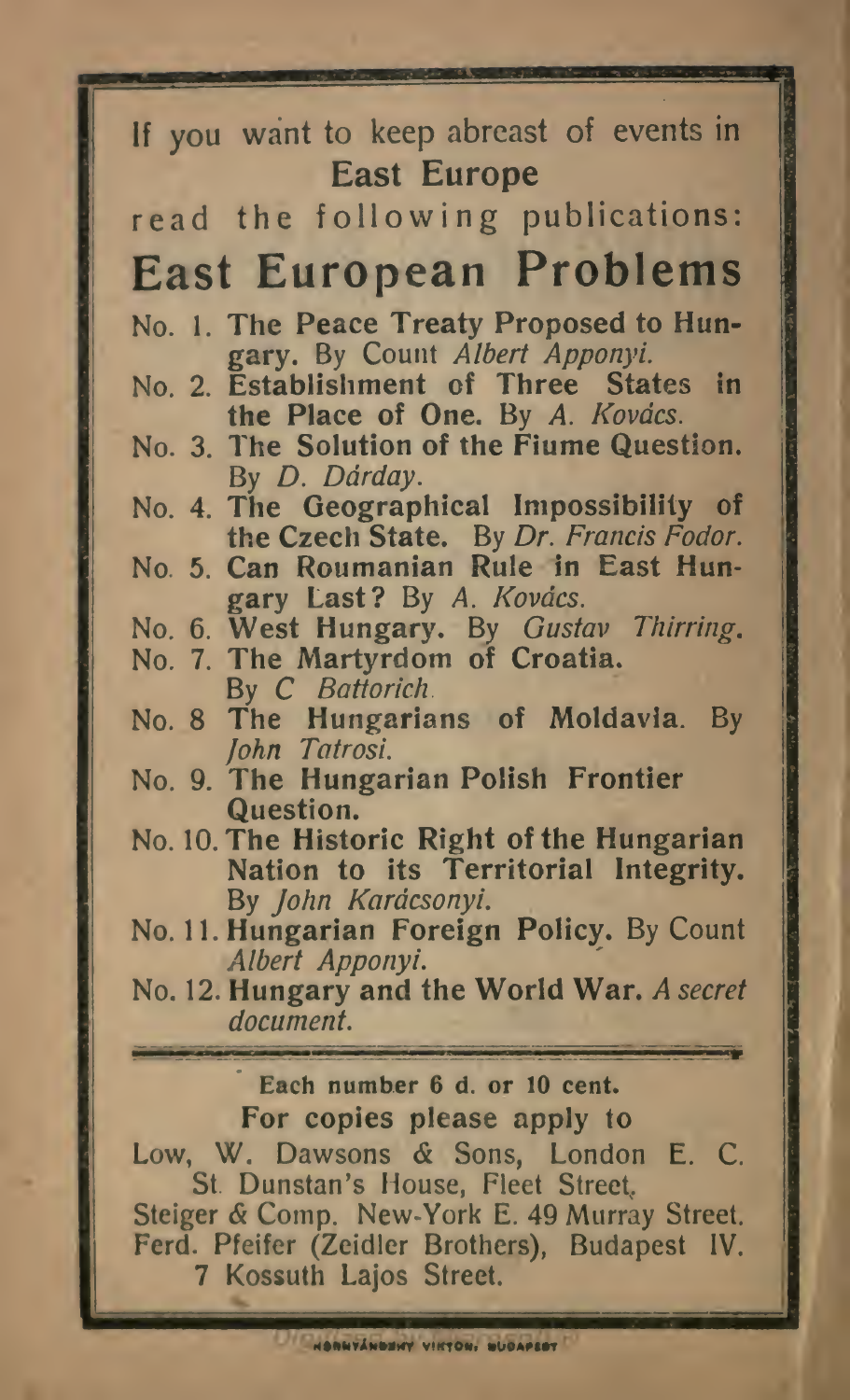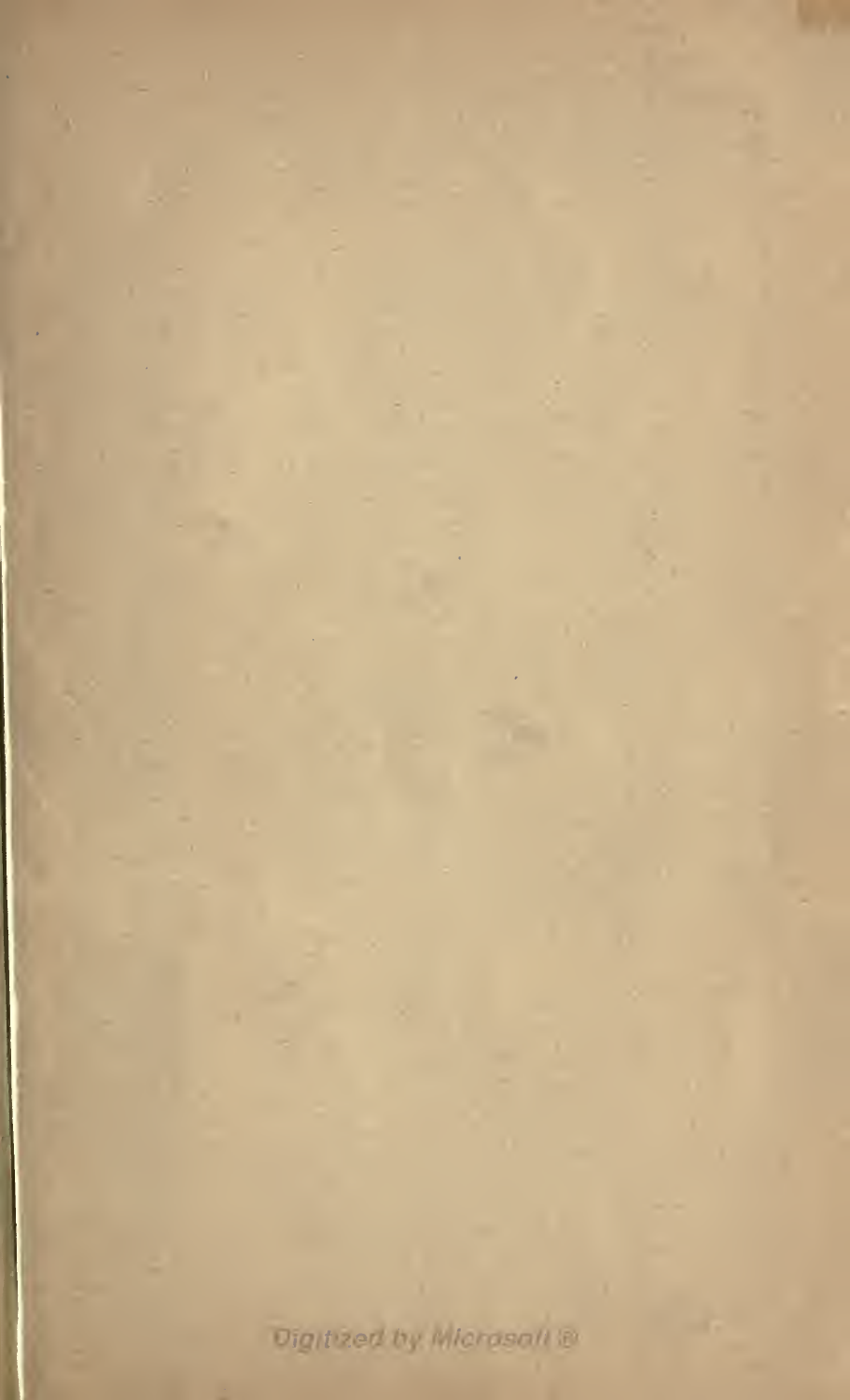Digitized by Microsoft &

 $\mathbb{R}^{\frac{1}{2}}$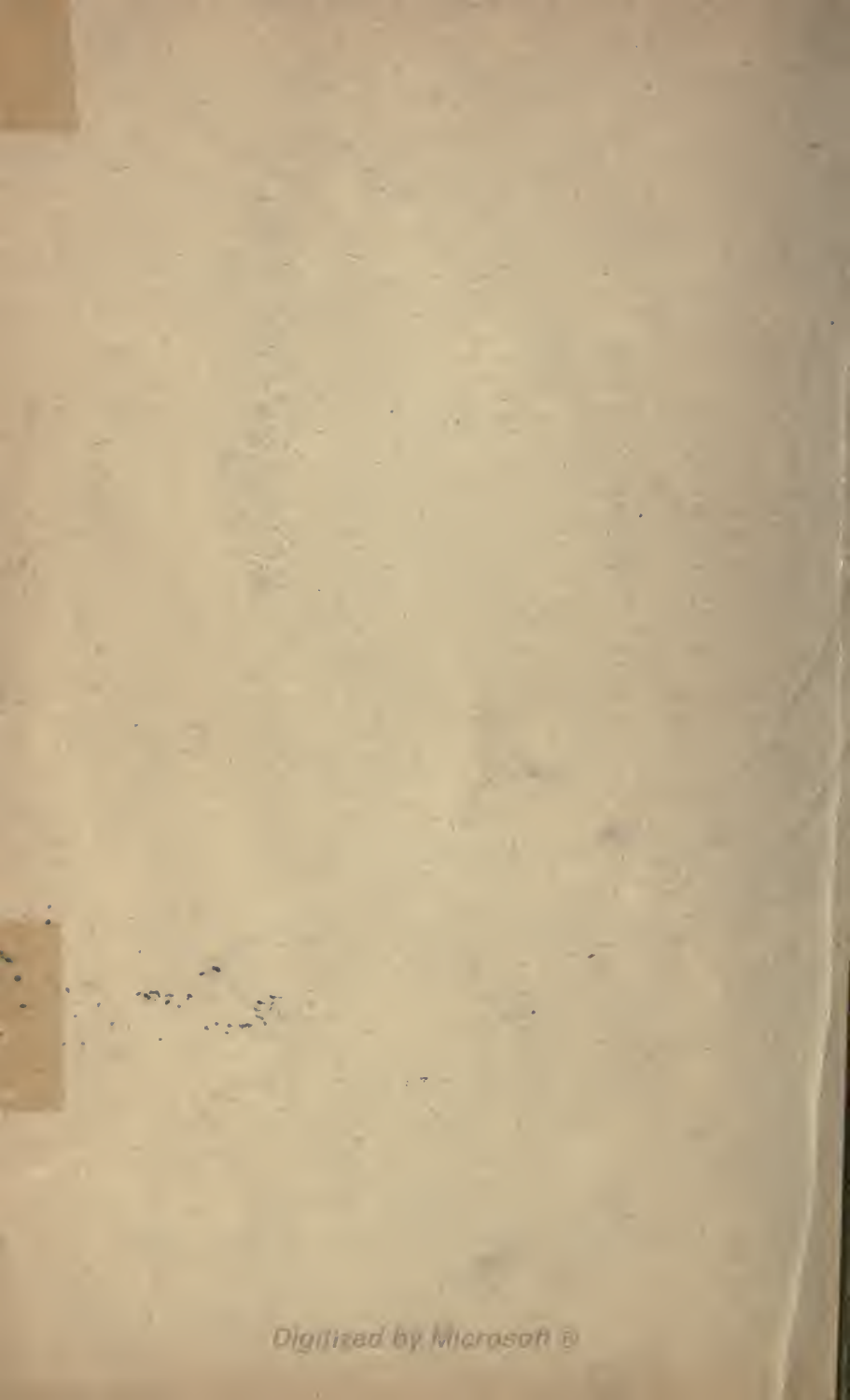Apponyi, Albert, gróf Hungarian foreign policy

DB 926 A66

## PLEASE DO NOT REMOVE CARDS OR SLIPS FROM THIS POCKET

#### UNIVERSITY OF TORONTO LIBRARY

**Digitized by Microsoft®**